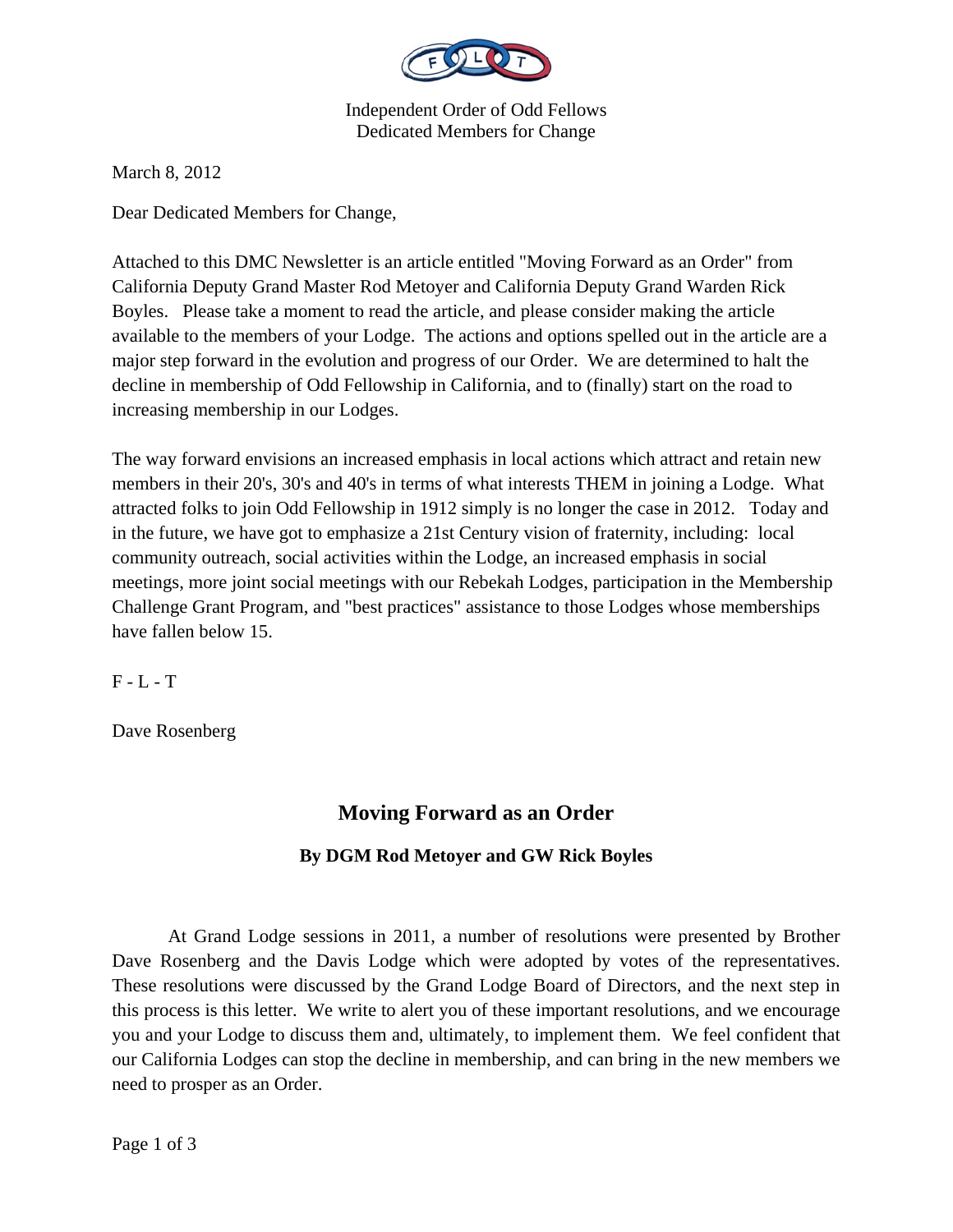

Independent Order of Odd Fellows Dedicated Members for Change

 The resolutions make reference to the fact that the membership of Odd Fellows in this jurisdiction has shown a steady decline for over sixty-five years, including the loss of 198 Odd Fellows members and 469 Rebekahs in 2009, and that as of December 31, 2009, Odd Fellows had declined to 4,643 dues-paying members and Rebekahs had declined to 2,816 dues-paying members. In 2009 three Odd fellows Lodges and eight Rebekah Lodges lost their charters, were suspended or consolidated. At the end of 2009, there were over 40 Odd Fellows Lodges in California that had 15 or fewer members. And the stark reality is that many of our Lodges are aging – some Lodges show the youngest members in their sixties, having skipped one or two generations of potential members.

Obviously, this trend cannot continue.

 The resolutions which were adopted at the 2011 Grand Lodge sessions, we believe, can reverse this trend. We commend them to you, urge you to discuss them in your Lodges, and most importantly, implement them. The intent behind these resolutions is to move our Order into the  $21<sup>st</sup>$  Century, to make our fraternity relevant to the young men and women we need to bring into our Lodges, and thus to reverse the trend of declining membership. There are six resolutions that we invite you to consider:

**Community outreach**. Lodges must encourage and emphasize community outreach, community visibility, and good community and charitable works. Successful Lodges reach out into their communities and do projects in their communities. These successful Lodge know that member satisfaction is high when the Lodge does good community works. Further, these good community works allow Lodges to be more visible, thus encouraging interest in the fraternity by members of the community.

**Good fellowship**. Members and potential members want to be in a Lodge that provides a social network, and frankly, provides for a good time. In this regard, successful Lodges foster lots of good fellowship activities such as Lodge dinners, trips, game nights, movies nights, Lodge socials, and the myriad activities which encourage members to socialize and enjoy each other's company. When members enjoy their Lodge experience, satisfaction is high. This encourages members to bring in friends and acquaintances as potential new members.

**Social meetings**. Lodges are encouraged to have formal business meetings, but also to have social meetings. These social meetings are open to family members, prospective Lodge members and invited members of the public. This allows folks to get a sense of the worthwhile programs and activities sponsored by the Lodge, without revealing any of the ritualistic work and passwords of the Order. We can't always operate in secret. We have to be open as part of the community.